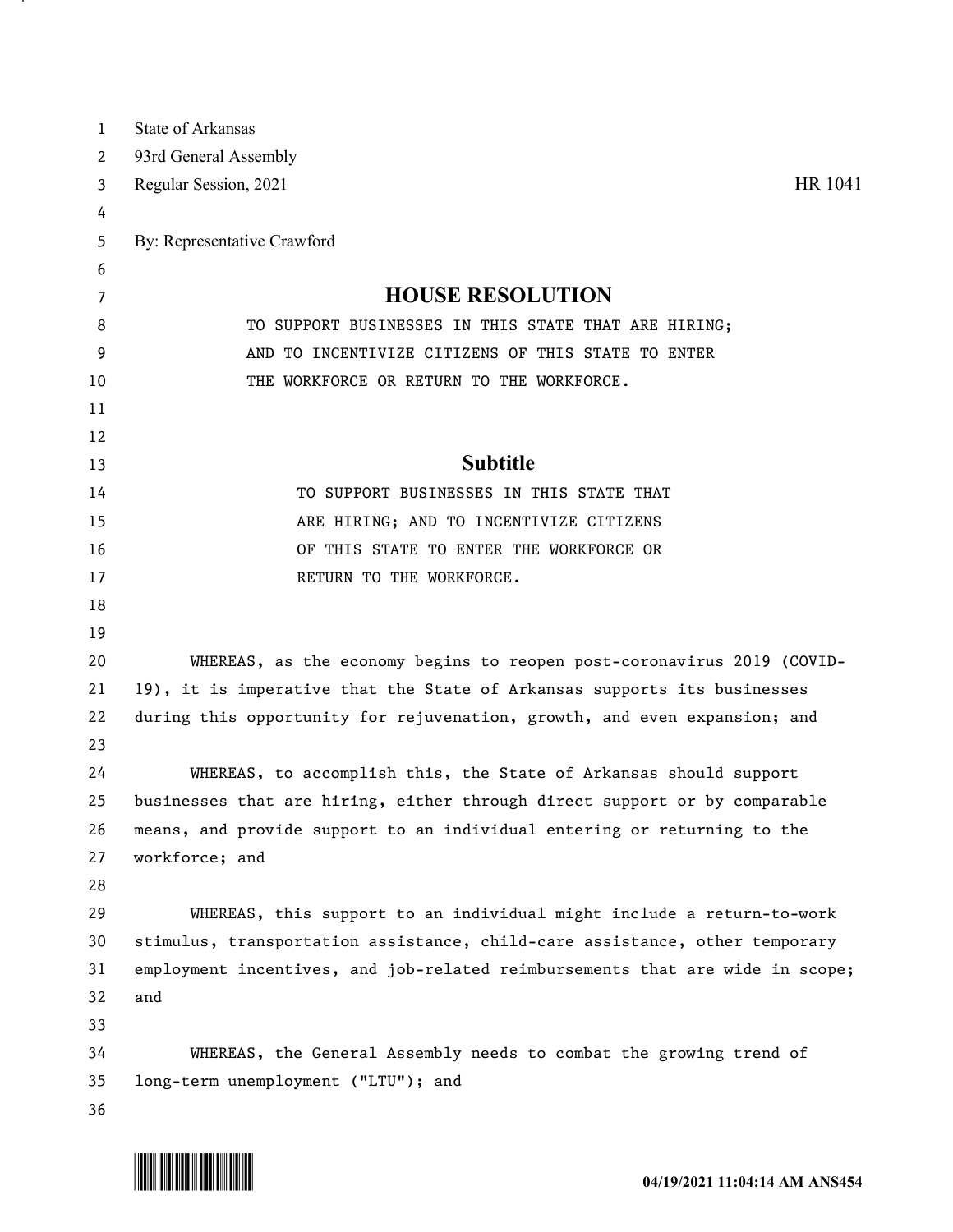WHEREAS, thousands of citizens of this state are now designated as long-term unemployed; and WHEREAS, allowing this trend of long-term unemployment to continue is not in the best interests of this state or the citizens of this state; and WHEREAS, long-term unemployment has economic, social, and familial consequences that impact every Arkansan from their local neighborhoods to the State of Arkansas as a whole; and WHEREAS, currently, the State of Arkansas has thousands of unemployed Arkansans while employers across this state are having difficulty hiring the workforce they need to operate their businesses; and WHEREAS, as companies and businesses struggle to hire an adequate workforce to meet demand, businesses will continue to find ways to fulfill their customers' demands by circumventing the need for hiring workers; and WHEREAS, these solutions not only eliminate existing job opportunities but impede future blue-collar job creation in this state; and WHEREAS, if a blue-collar job is eliminated by increased efficiency, new technology, improved machinery, or automation, it is true that new jobs are also created. However, blue-collar workers who have suffered job losses are less likely to be retrained successfully into these newly created job opportunities. These newly created jobs demand a different temperament, skill set, training, and often an overall way of thinking; and WHEREAS, this dynamic increases the skills gap and earnings gap while accelerating the premature workforce exodus of an entire sector of blue- collar workers; and WHEREAS, it is paramount that the State of Arkansas supports businesses in their hiring efforts and that the State of Arkansas supports individuals in their efforts to return to work; and